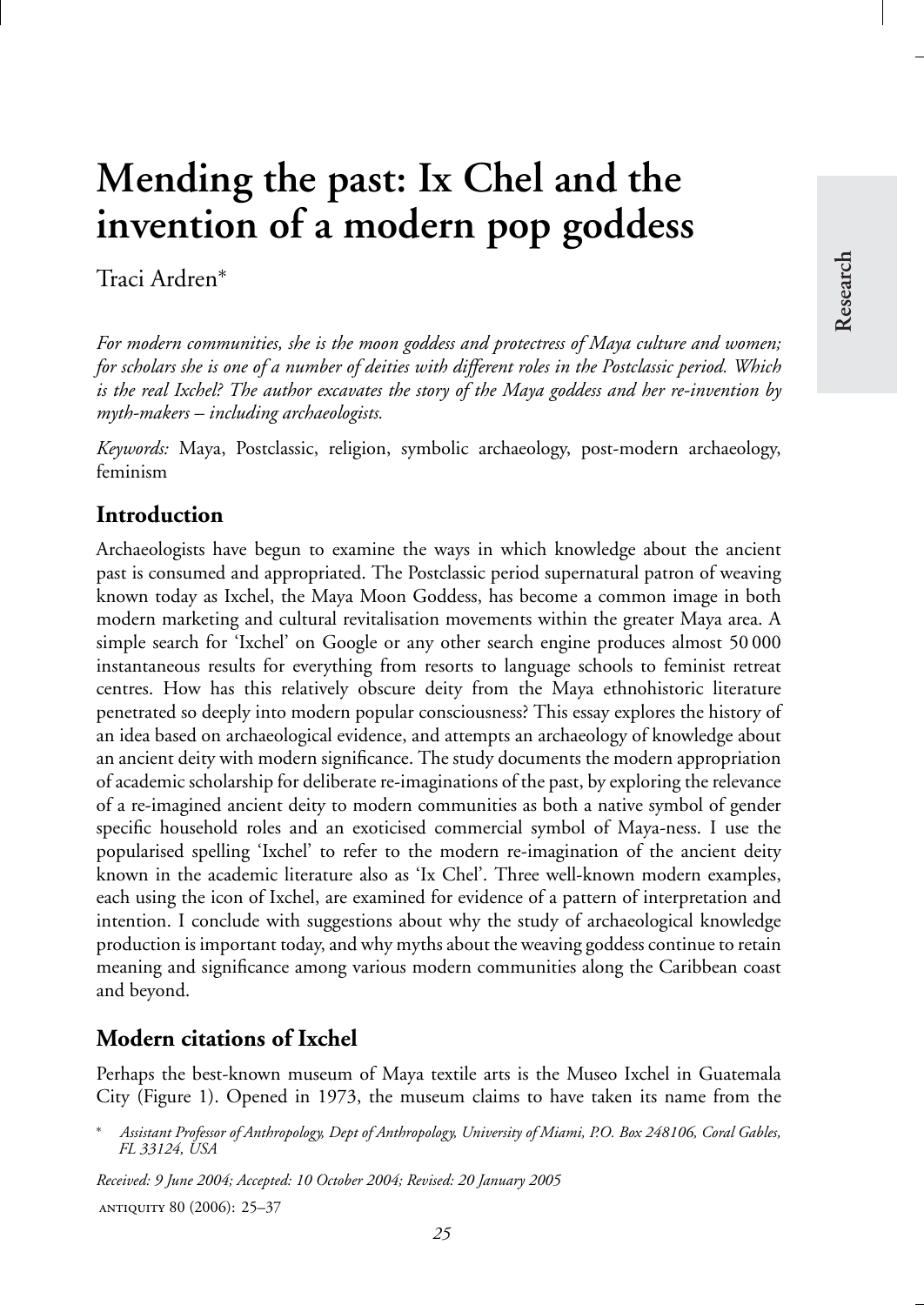

*Figure 1. Museo Ixchel, Guatemala City. Photo courtesy of Barbara Knoke and the Museo Ixchel.*

pre-hispanic Maya goddess of fertility and weaving arts. It displays hand-woven fabrics from 120 highland Maya communities, some produced as early as the nineteenth century, but focuses upon a large number of *huipiles* and other fabric arts from Maya weavers working today. Rotating exhibits of photographs, sculpture and painting centre on so-called 'folk artists' of Guatemala, some of whom are culturally Maya. The cafe and gift shop are ´ popular places for tourists, and as one of the most popular museums in Guatemala, the Museo Ixchel receives thousands of visitors a year. One of the explicit aims of the Museo Ixchel is the preservation, promotion and documentation of traditional Maya weaving technology, and to that end weaving classes and demonstrations of the back strap loom are given, and a library of specialised literature on the Maya textile tradition is available to scholars. The Museo Ixchel also publishes books devoted to Maya textiles, such as the *Bibliography of Maya Textiles* (Randall 1993) and *The Maya of Guatemala: Their Life and Dress* (Peterson 1976).

The Ix Chel Tropical Research Foundation in Belize, better known as Ix Chel Farms, is a 35 acre private foundation and forest preserve in western Belize on which popular naprapathic healer Rosa Arvigo lives and cultivates medicinal plants. Dr Arvigo is best known as the author of *Sastun: My Apprenticeship with a Maya Healer* (1994) which chronicles her apprenticeship with Don Eligio Panti, a traditional Maya herbalist of Belize, but Arvigo has also written other popular books on herbal healing and sells a line of products based on Maya recipes called Rainforest Remedies. The remedies use a prominent popularised image of Ix Chel (Figure 2) on their label, and literature from the preserve says Ix Chel Farms is named in honour of the Mayan goddess of healing.

'Dr Rosita', as she is known, was a student of alternative healing and moved her family from Chicago to Belize in order to live in a country where herbal healing was culturally accepted. She soon heard of Don Eligio's practice, and subsequently began a ten-year apprenticeship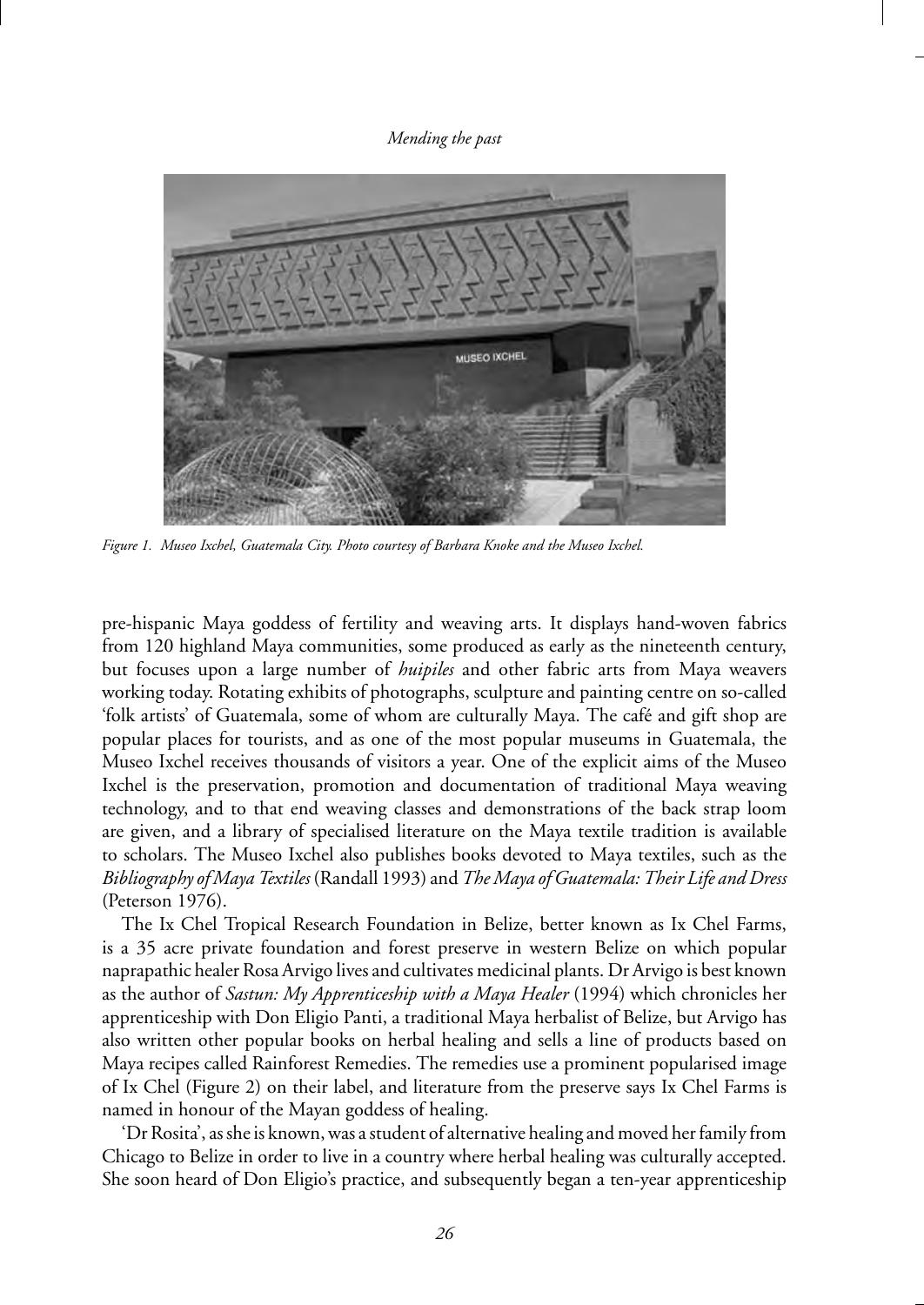

*Figure 2. Popularised Ixchel on label of rainforest remedies, produced at Ix Chel Farms, San Ignacio.*

to the Maya healer that included instruction in traditional herbal and spiritual healing. In *Sastun*, Arvigo explains that Don Eligio introduced her to Ix Chel as the goddess of medicine during a herb gathering session, when he claimed it was easier to find herbs with a female companion because the goddess has her subjects show themselves to the female healer more readily (Arvigo 1994: 56). The lack of young people of Maya descent interested in traditional healing knowledge prompted Dr Rosita to found the Don Eligio Panti Medicinal Trail on her 35 acres, and she subsequently collaborated with scholars like Dr Michael J. Balick of the New York Botanical Gardens on the Belize Ethnobotany Project, and helped to

establish a series of training conferences for Belizean and foreign practitioners of natural or herbal healing (Balick & Cox 1996). Ix Chel Farms is open to the public and has become an important tourist attraction in the popular Cayo district of Belize.

The Cozumel-Playa del Carmen area along the so-called Mayan Riviera of Quintana Roo, Mexico, supports an escalating tourism industry based primarily upon marine or coastal diversions for foreign visitors. The scuba and snorkelling opportunities off Cozumel island are world renowned, and the comfortable coastal village of Playa del Carmen now sees thousands of cruise ship visitors on an almost daily basis who wander the main pedestrian walkways looking for souvenirs. Many commercial enterprises in the Playa-Cozumel area use the name Ixchel or other closely related appropriations of an imagined Maya-ness based in part on the actual prehistory of the area (Figure 3). The pricey Villas Ixchel on Cozumel is a bed and breakfast in a residential district in San Miguel, the main city on Cozumel, but also the point from which John Lloyd Stephens and Frederick Catherwood toured the ruins on the island in the nineteenth century (Stephens 1841). La Ruina campground and restaurant in Playa are popular spots located literally next door to a small Postclassic temple like the ones Spanish accounts describe as dedicated to the worship of idols of Ixchel.

Although the use of Ixchel and related iconography of Maya-ness for commercial purposes is overwhelming along the Riviera, a popularised icon of Ixchel is also the 'patron saint' and logo for the very large local tricycle taxi union of Playa, whose members are required to wear their union t-shirts to work. In this small beach town tricycle taxis remain the preferred means of transportation for locals, and the union established in the early 1980s claims thousands of members. In this case the iconography of Maya-ness is more closely bound to Maya people and presumably in some way to their identity as Maya, than to the touristic gaze.

Although separated by significant geographical and cultural differences, these three examples of the numerous uses of the Ixchel signifier share certain characteristics which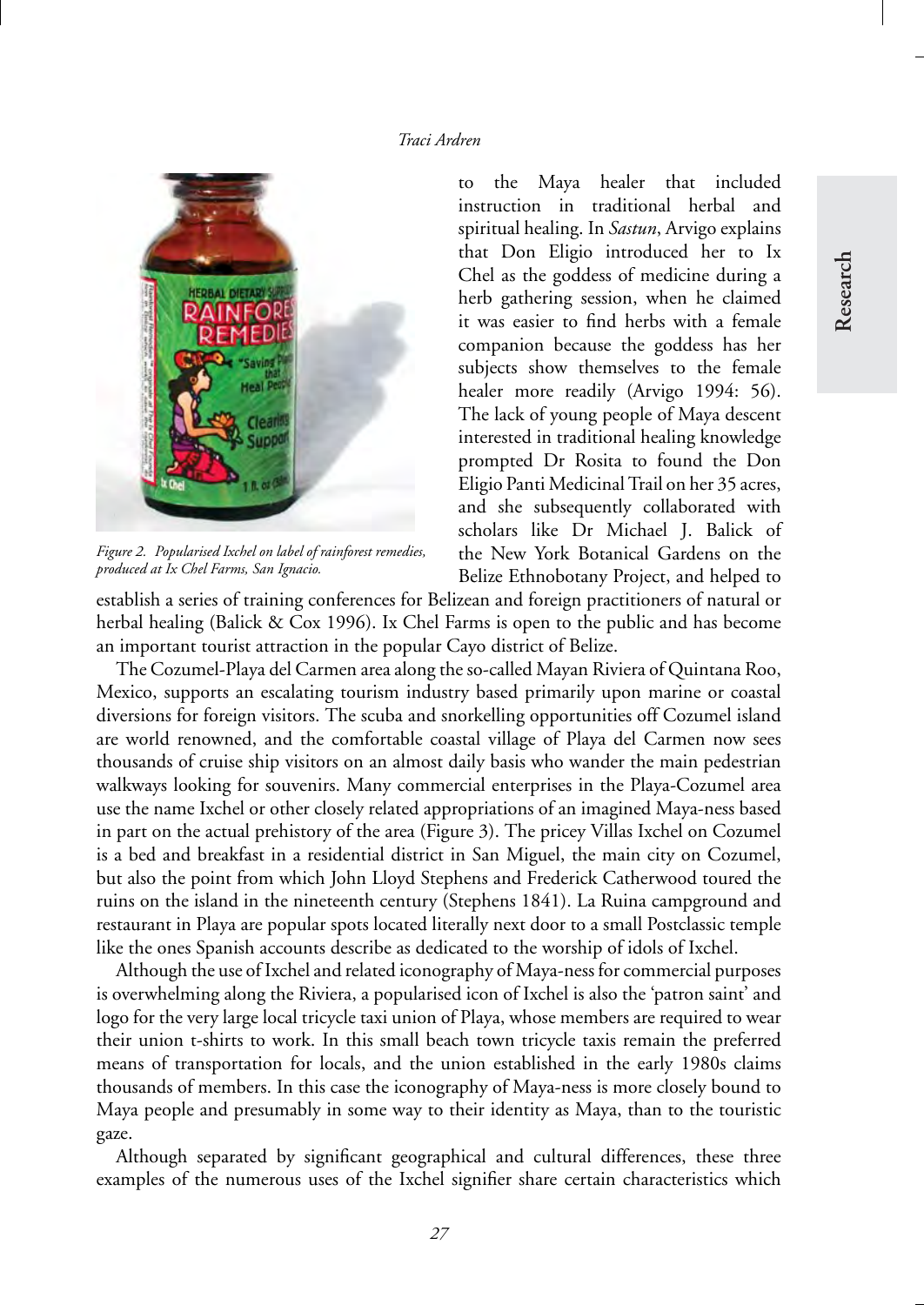

*Figure 3. Ixchel convenience store, Playa del Carmen.*

illuminate how archaeological knowledge about the past is consumed in the modern setting. All three locales represent a relatively modern use of the Ixchel icon, certainly post 1970. Each makes explicit claims to Maya-ness, including in some cases the preservation of, and education in, Maya cultural values. These claims are used to support institutional roles as cultural mediators or translators, and the prehistoric iconography of Ixchel is used to authenticate their position of legitimate cultural translator. One might even argue that while simultaneously using the Ixchel icon for authenticity, there is an invocation of Ixchel as exotic – a representation of Maya cultural values perceived as 'lost' in the ancient past, especially aspects of female power and knowledge that appeal to western desires (Ardren 2004).

# **Scholarly images of Ixchel**

Let us now review the scholarly discourse on Ixchel for evidence of how this image entered mainstream popular consciousness. A self-reflexive history of knowledge production and consumption will also illuminate the interpretive gap between popular and scholarly understandings of Ixchel. The history of scholarship on Ixchel is intimately connected to the exploration of the Caribbean coast of Quintana Roo and especially the island of Cozumel. The earliest contact between Maya people and Spanish invaders occurred in this corner of the world, and a flourishing religious practice dedicated to 'aixchel' or 'yschel' is briefly reported by Spanish travellers from each of the earliest voyages in 1517, 1518 and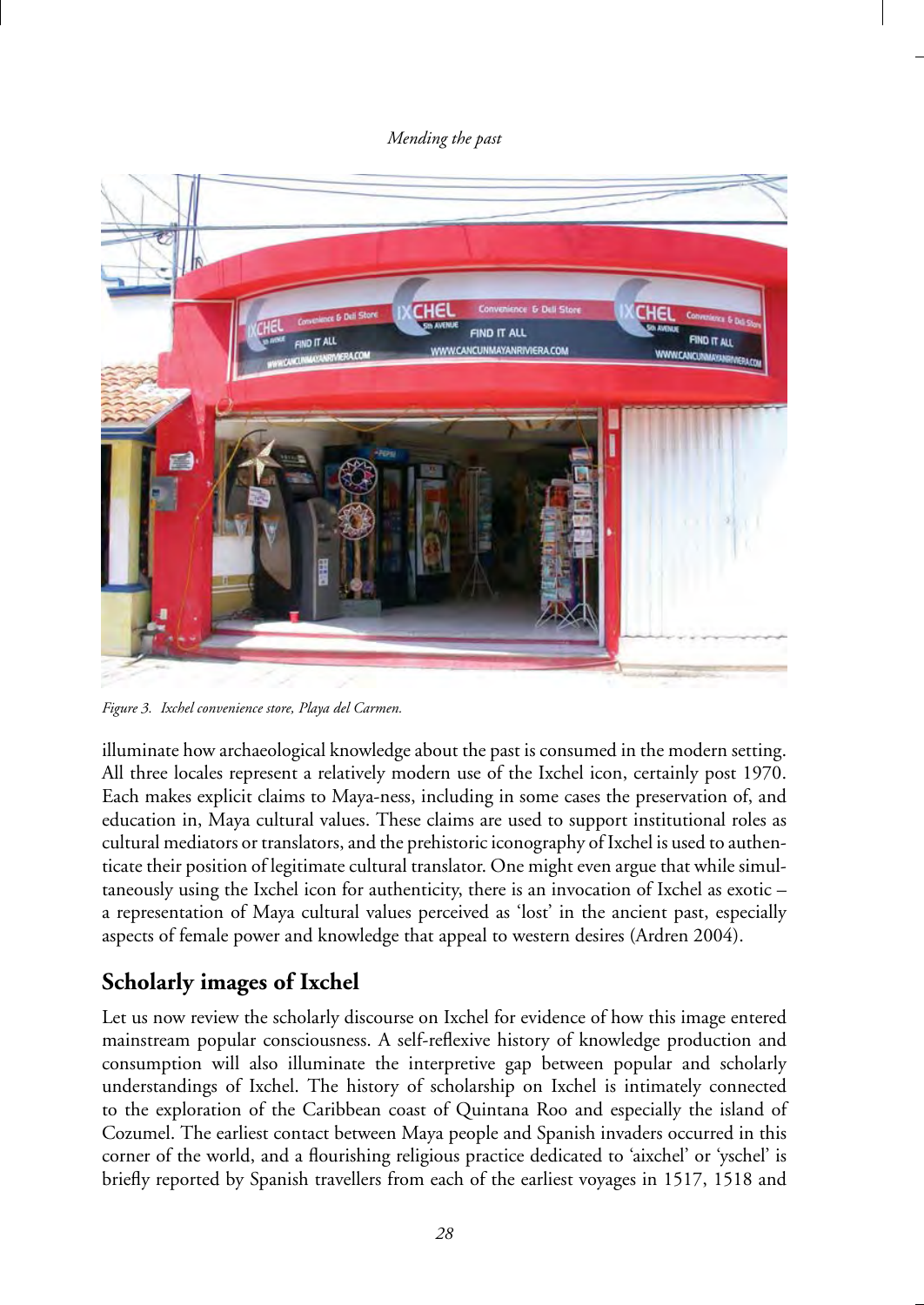1519 (Roys *et al.* 1940). Worship of Ixchel persisted until at least 1579 when Diego de Contreras Duran, the *encomendero* of Cozumel, recorded the practice this way:

*'And of the island of Cozumel . . . all the Indians of this land commonly went to the said island to worship a certain idol . . . And this idol was named "yschel", and by this name they called this idol. And the Indians were not able to inform me what "yschel" meant nor why they gave it that name'.* (Diego de Contreras Duran in Roys *et al.* 1940: 5)

Worship of Ixchel perhaps continued into the early seventeenth century when Lopez de Cogolludo wrote his *Historia de Yucatan*, although it is certain that Cogolludo read earlier sources. In 1841, when John Lloyd Stephens and Frederick Catherwood visited the ruins of San Miguel on Cozumel, they found the island abandoned, and the resident population of Cozumel apparently suffered tremendous decline during the seventeenth century along with the rest of Yucatan.

None of the Spanish accounts mentioned above was particularly accessible to the general intellectual community until after the late nineteenth century when Bishop Diego de Landa's *Relación de las cosas de Yucatán* was published for the first time (Restall & Chuchiak 2002). Written in part in the 1560s while he awaited trial for an overly aggressive campaign of extirpation in Yucatan, the *Relación* is a curious assemblage of recollections and observations meant to vindicate Landa in the eyes of the church. Although of dubious authorship, the *Relación* has come to be used as a key ethnohistorical source on early contact Maya culture and spurred many scholars to examine Colonial documents for evidence of pre-contact Maya culture (Restall & Chuchiak 2002). Landa described many Maya gods and goddesses; relevant to this study he says:

*'So many idols did they have that their gods did not suffice them, there being no animal or reptile of which they did not make images, and these in the form of gods and goddesses . . . at the time of accouchement they went to their sorceresses, who made them believe all sorts of lies, and also put under their couch the image of an evil spirit called Ixchel, whom they call the goddess of childbirth . . . there were many who in times of lesser troubles, labors or sickness, hung themselves to escape and go to that paradise, to which they were thought to be carried by the goddess of the scaffold whom they called Ixtab'.* (Gates' translation of Landa 1978: 47, 56, 58)

Notably none of the early sources indicates that Ixchel was a moon goddess, but rather confirm her role as patroness of childbirth and healing.

Following upon the popularity of Stephens and Catherwood's travel accounts, many late nineteenth–early twentieth century scholars such as Daniel G. Brinton attempted a reconstruction of indigenous religious practice from ethnohistoric accounts and newly published iconography (Brinton 1896). Ralph Roys added to this intellectual trajectory with his publication of previously obscure native language documents such as the late Colonial *Chilam Balam of Chumayel* (Roys 1933) (in which Cozumel is described as a centre of pilgrimage) and his synthesis of earlier ethnohistoric sources, *The Political Geography of Yucatan* (1957). But ultimately it was two publications by the eminent Mayanist, Sir J. Eric S. Thompson, that most directly influenced the elevation of Ixchel from one of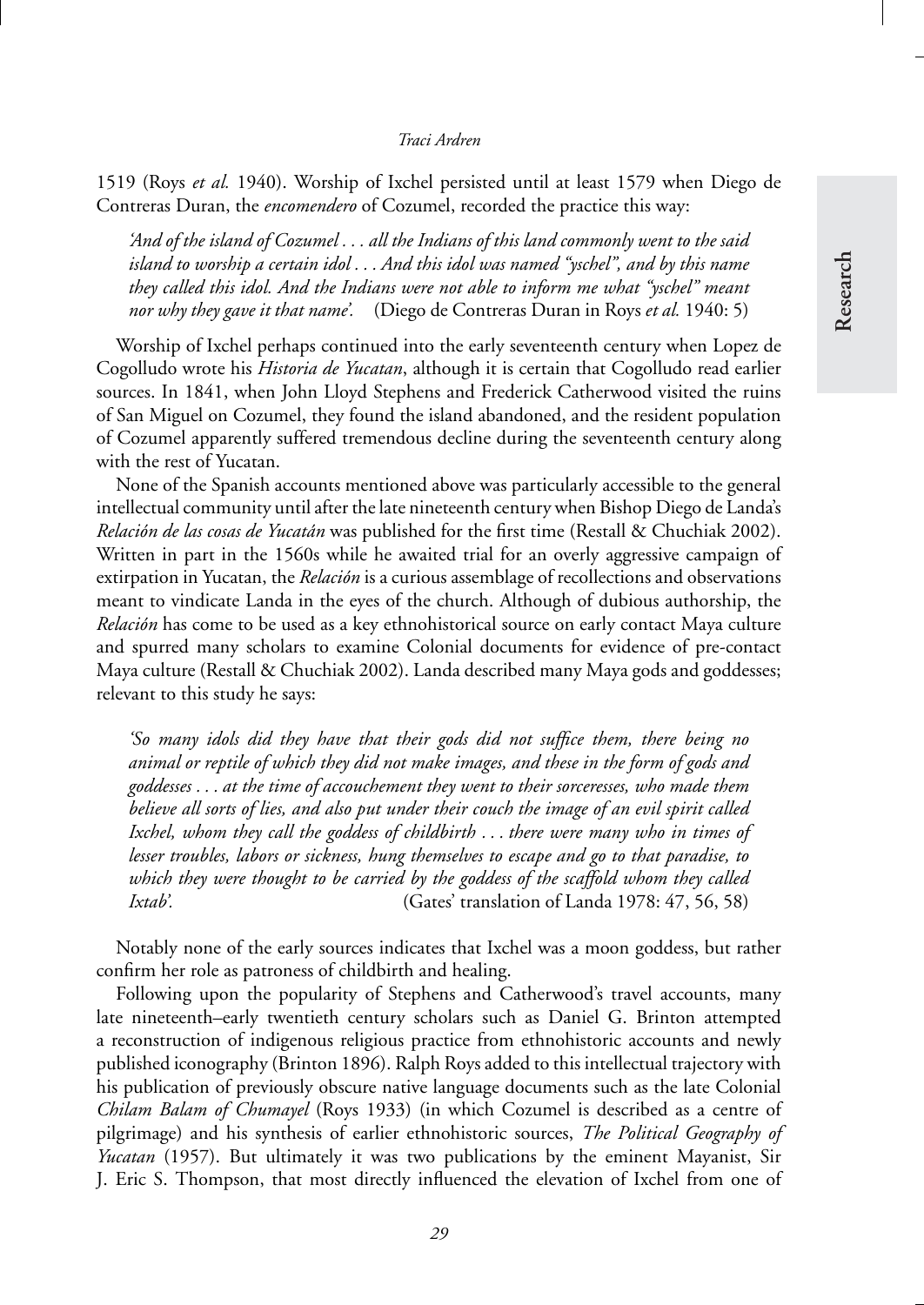many deities in the ethnohistoric documents to the well-known and popular Maya Moon Goddess.

An entire chapter is dedicated to the influence of Thompson upon the early history of Maya hieroglyphic and iconographic decipherment in Michael D. Coe's *Breaking the Maya Code* (1992). Regarded in his era (and today) as an intellectual powerhouse, Thompson was both a prehistorian and an ethnographer, and spent many years working in Belize where he made close friends within the Mopan Maya communities near Socotz. He held research positions at the Chicago Field Museum and the Carnegie Institution, finally retiring to his native England, and published well over 250 articles, monographs and notes on various aspects of Mesoamerican prehistory. While the influence of Thompson upon Mesoamerican studies was immense, his intellectual heritage is mixed. With Juan Martinez Hernandez, Thompson proposed a system for correlating Maya and Christian calendars that remains the standard today as does his classification system for glyphic elements. But Thompson's lifelong insistence that Maya hieroglyphic inscriptions did not represent a phonetic writing system is now completely disproved. Many scholars, like Coe, agree that while Thompson's influence upon Maya studies remains great, certain modern trends such as the advancement of phonetic decipherment only flourished after his death, given his force of personality and scholarly influence.

In 1939 Thompson published a study entitled 'The Moon Goddess in Middle America', a largely iconographic analysis of images from central Mexican and Maya codices, in which Thompson chose to illuminate iconography through the use of ethnographic analogy to the modern mythology of Middle America and the North American south-west. Thompson stated his conceptual model was that of Imperial Rome, where deities were absorbed due to contact between cultures and attributes of nature were both personified and later codified by clergy (Thompson 1939: 127). Also significant to an understanding of this study is the perception held by Thompson, following Edward Seler, that the Maya area was '*profoundly influenced by Mexican concepts even before the development of their specialised art and writing concepts*' (Thompson 1939: 127). Despite no mention in any of the Spanish or other ethnohistoric literature of an association between Ixchel and the moon, Thompson used a modern (*c*. 1940) Mopan Maya myth which describes the Moon as the wife of the Sun, as his basis for designating the deity described by Cogolludo and other Spaniards as the wife of the Sun and the patroness of weaving, to be the deified Moon. Thus the one Maya moon goddess was born. Likewise, Thompson made weak arguments for Xochiquetzal and Tlazolteotl-Toci being the two moon goddesses of central Mexico, and acknowledged his epistemological difficulty in the statement, '*thus the Mexicans obviously had confused ideas concerning the moon*' (Thompson 1939: 130).

Furthermore, Thompson conflated the various female deities from the Postclassic Maya codices or sacred almanacs, into variations of a single goddess. Although he acknowledged that there were older and younger female deities, Thompson interpreted the different glyphic phrases or names associated with the younger set as various titles for the same goddess, a deity he had already assumed to represent the moon. In discussion of the many different activities portrayed in the codices he concludes that the largely domestic activities in which codical goddesses were portrayed such as spinning, weaving, sending water from above, holding children and cohabitating with other deities all '*accord*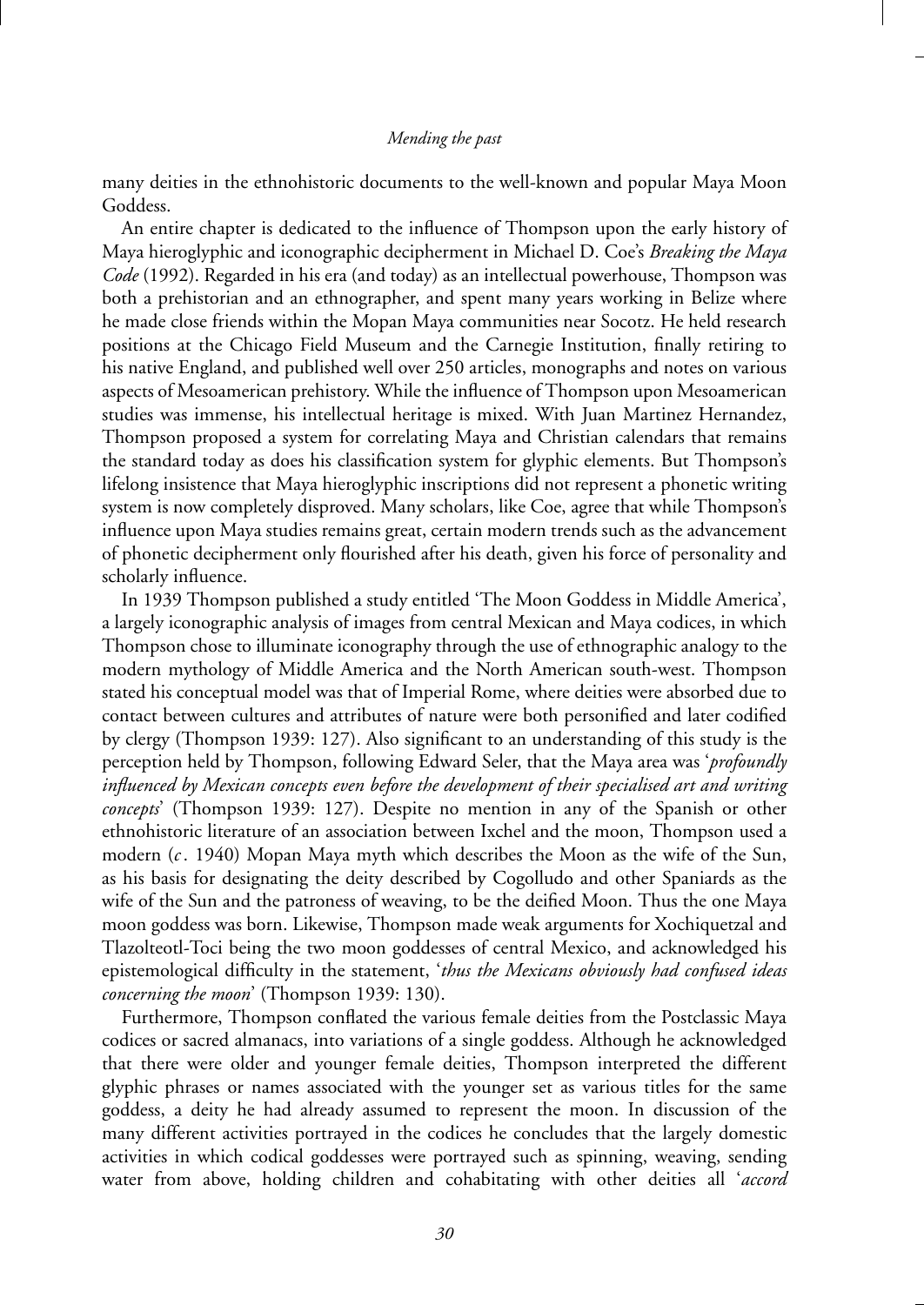*well with the exploits, functions, and character of the moon goddess*' (Thompson 1939: 163).

His insistence on the conflation of Ixchel into the moon/weaving/healing goddess of Maya culture was repeated in the less academic but very popular *Maya History and Religion* (1970). This book is surely responsible for the penetration of Thompson's ideas about Ixchel as moon goddess into the mainstream popular consciousness, both in the English speaking world, but also importantly in the Spanish speaking world, where *Maya History and Religion* was one of the first popular paperbacks available on this topic and remains in print today in its tenth edition (Thompson 1997).

In addition to his universalising ideas about a single all powerful lunar goddess in ancient Maya culture, in *Maya History and Religion* Thompson choose to illustrate the moon

goddess with a page from the Dresden codex that depicts the young goddess I, known today as 'Ixik Kab', an earth-related deity (Figure 4). The young goddess I is not typically named 'ix chel' or the related 'chak chel' in the hieroglyphic corpus, and probably represents not the younger version of the moon deity as Thompson hoped, but a separate earth and fertility goddess with some lunar aspects (Vail & Stone 2002). Because of the popularity and accessibility of Thompson's book, it is the young and voluptuous Ixik Kab who has been appropriated and reinvented in the popular imagination as 'Ixchel'.

Recent careful considerations of the iconography of Maya goddesses have set aside Thompson's notion of a single moon goddess in favour of strong evidence for at least two deities with moon-related attributes, as well as the recognition that in both Maya codices and highland Maya mythologies of the ethnographic period, the moon and the earth are closely associated with a number of male and female deities (Taube 1992; Brisko 1994; Milbrath 1999). While certainly less well known than Thompson's popular works, a parallel intellectual trend established the existence of multiple Maya goddesses as early as the turn of the



*Figure 4. Ixik Kab, from Dresden Codex. Illustration courtesy of Gabrielle Vail.*

twentieth century. This interpretation includes the younger female goddess known as Goddess I and named 'Ixik Kab' (lady earth) in the Dresden and Madrid codices who has earth, fertility and lunar aspects, and the aged Goddess O named 'Chak Chel' (red rainbow) in the codices who is the female half of the original creator couple (Seler 1904; Knorosov 1958; Kelley 1976; Coe 1977; Stone 1990; Taube 1992, 1994; Vail & Stone 2002)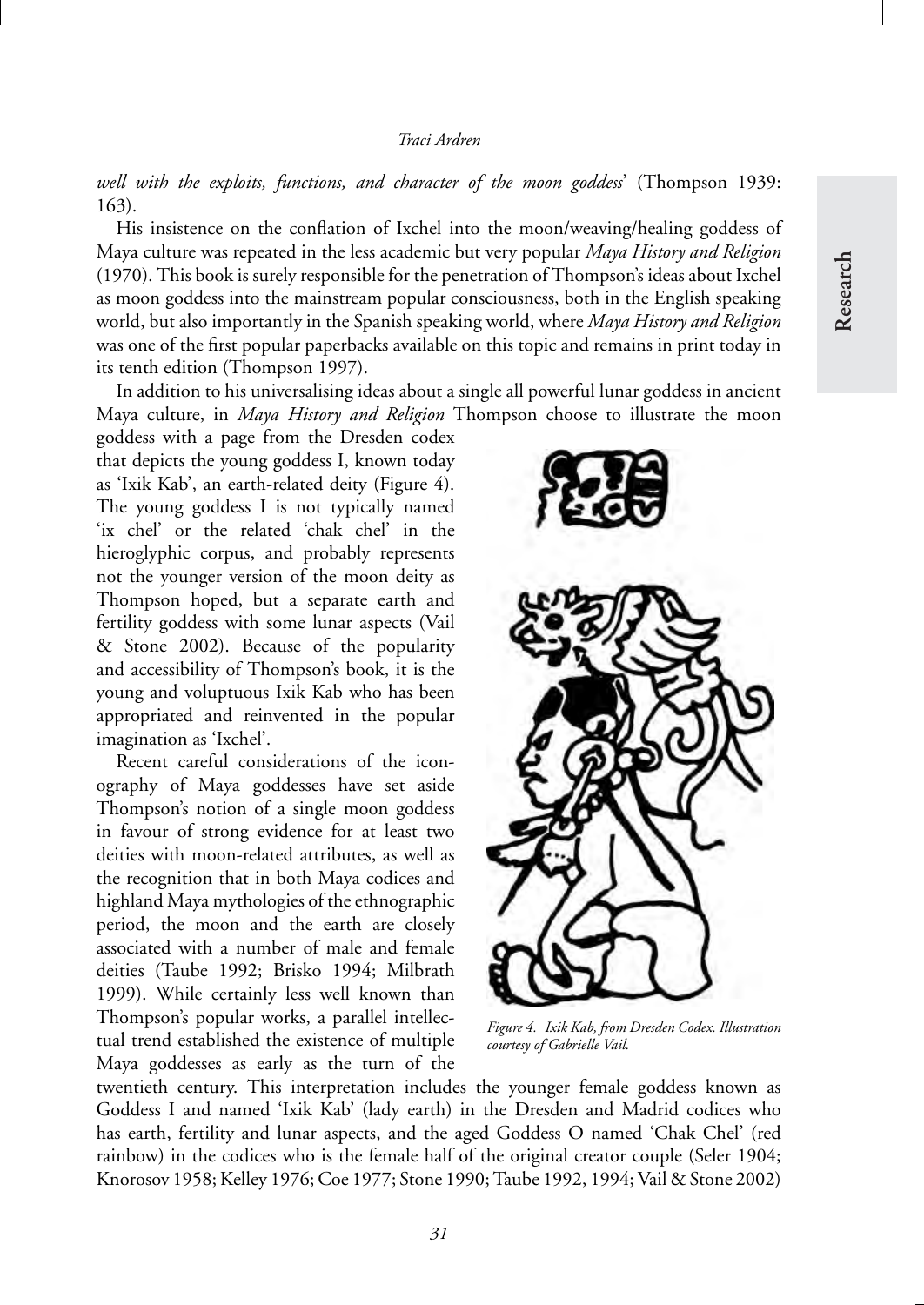(Figure 5). This older figure is most closely associated with all aspects of weaving and cloth production, but also with water, curing, divination and even destruction, and most closely corresponds to the deity known as Ixchel in the ethnohistoric literature (Vail & Stone 2002: 211). A distinctly aged version of the earth goddess Ixik Kab is also present in the codices, and is associated with weaving and bee-keeping activities.

Thompson's misidentification of Ixchel as the moon goddess was consistent with the intellectual trends in the time in which he worked – Ronald Hutton has shown that in



*Figure 5. Chac Chel, from Dresden Codex. Illustration courtesy of Gabrielle Vail.*

the 1800s the Romantic Movement in Europe and the United States searched for the divine feminine as an antidote to the growing industrialisation of Europe (Hutton 1997). In writings of the early 1800s the divine feminine was seen as personified by either the moon or the green earth, and by the late 1880s, the idea of a single idealised, all powerful goddess worshipped by prehistoric cultures was a well-accepted idea within archaeological circles. In 1901 Sir Arthur Evans (a contemporary of New World scholar Daniel G. Brinton) published his analysis of figurines from Knossos in which he associated them directly with a mother goddess of Babylonia and, by 1921, Evans was convinced they were evidence for a Great Goddess who encompassed elements of the earth and moon (Evans 1921: 45-52). Similar interpretations of archaeological materials as evidence for a unifying faith in a single great goddess were written by English intellectuals between 1940-1960, such as Jacquetta and Christopher Hawkes, Gordon Childe, Graham Clark and O.G.S. Crawford, all contemporaries of Thompson during his

retirement in England and subsequent induction as a Fellow of the British Academy (Hutton 1997: 96; C. Hawkes 1940; J. Hawkes 1945; Childe 1954; Crawford 1957; Daniel 1958).

Archaeological evidence for religious practice dedicated to Ixchel is similarly ambiguous. The dense prehistoric settlement of Cozumel, where over 30 distinct sites have been identified, has not yielded specific evidence of ritual activities, although generations of archaeologists have used the ethnohistoric documents described above to interpret the large number of temples on Cozumel as evidence that the island was the seat of a cult dedicated to Ixchel (Sabloff 1977; Freidel & Sabloff 1984; Ramírez & Azcárate 2002; Sabloff 2002; etc.). Distinctive features of this settlement are the isolated shrines located along the eastern coast of the island, which, although they have yielded very little artefactual data to confirm or deny a religious function, are interpreted as pilgrimage shrines and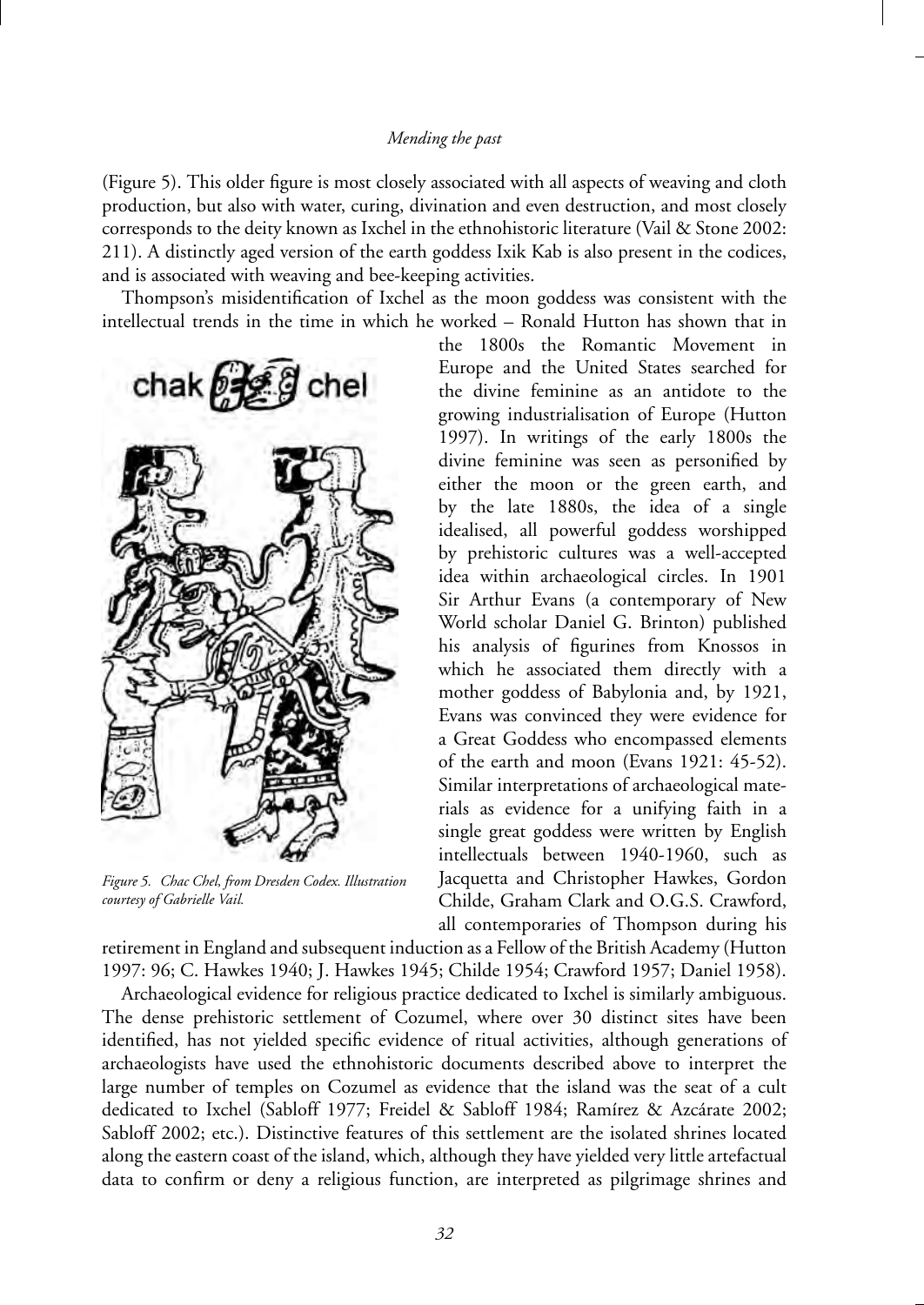defensive outposts as mentioned in early Spanish accounts. The largest site on the island, San Gervasio, has long been identified as the commercial hub of the extensive Postclassic trade network through which the Cozumeleños were linked to other coastal trading centres throughout Mesoamerica. In addition to a market area and extensive residential zones, San Gervasio is described in the archaeological literature as the seat of the main shrine to Ixchel. The Harvard–Arizona Project identified structure C22-41-a, a complex tandem plan structure with a prominent central altar on which an idol of the deity could have been visible to pilgrims climbing the 4m pyramid, as the structure most similar to Spanish accounts of Ixchel worship written by Gomara and others (Freidel & Sabloff 1984: 64). This identification was based on architectural design, and not on the presence of an actual ceramic or wood idol, the remains of offerings or other artefactual debris. Such ritual debris is rare at prehistoric Maya temples, and the absence of evidence for ritualised practice certainly does not negate the hypothesis offered by Freidel and others, but archaeological evidence for the worship of Ixchel, especially as the pre-eminent Postclassic Maya moon goddess, remains slight, despite decades of research on the island (Lothrop 1924; Sanders 1960; Freidel & Sabloff 1984; Robles Castellanos 1986; Sierra Sosa 1994; Ramírez & Azcárate 2002).

## **Issues surrounding the re-invention of the past**

Thus an interpretive gap exists between the current scholarly perception of the existence of a multiplicity of ancient Maya deities with moon and weaving associations and the popular conception of a single Maya deity of healing, weaving and the moon, named Ixchel. We have seen that the gap was caused in large part by the wide distribution of an incomplete or simplified representation of Classic Maya religion, but the western public's willingness or need for compartmentalised prehistoric deities that correspond in some way to those of the Classical Mediterranean is also an obvious factor. These issues are reinforced by the current use of Ixchel as a modern representation or convention of pre-contact Maya female power, in such places as the Ix Chel Farms and Museo Ixchel, but also in less visible locations. At Ixchel, a Women's Development Center in rural Guatemala, a sustainable agroforestry programme aimed at education and empowerment of Guatemalan Maya women draws upon the name Ixchel in order to 'rescue and support an ancient cosmovision'. At Ixchel Restaurant in Mexico City, an upscale crowd enjoys pasta dishes in an historic building where the Ixchel signifier is used to accentuate an imagined 'Mexican-ness' comprised of exotic indigenous influence and modern buying power. These are only two appropriations of the prehistoric icon (among many) in which very different motivations serve to perpetuate the reinvention of Maya-ness along modern agendas.

Stephanie Moser recently argued that it is dangerous for archaeologists to assume we are the only people to create meaning out of the past (Moser 2001: 281). Post-processualism has taken care to demonstrate that archaeological knowledge generated by academics is produced in historically contingent ways, but more importantly for this analysis, such knowledge is also consumed (much as any text is read) in diverse ways by various interested sectors – the meaning drawn by an academic from a field report is not equivalent to the meaning drawn from the same text by a member of the public. This observation has long been acknowledged, and although the production and consumption of archaeological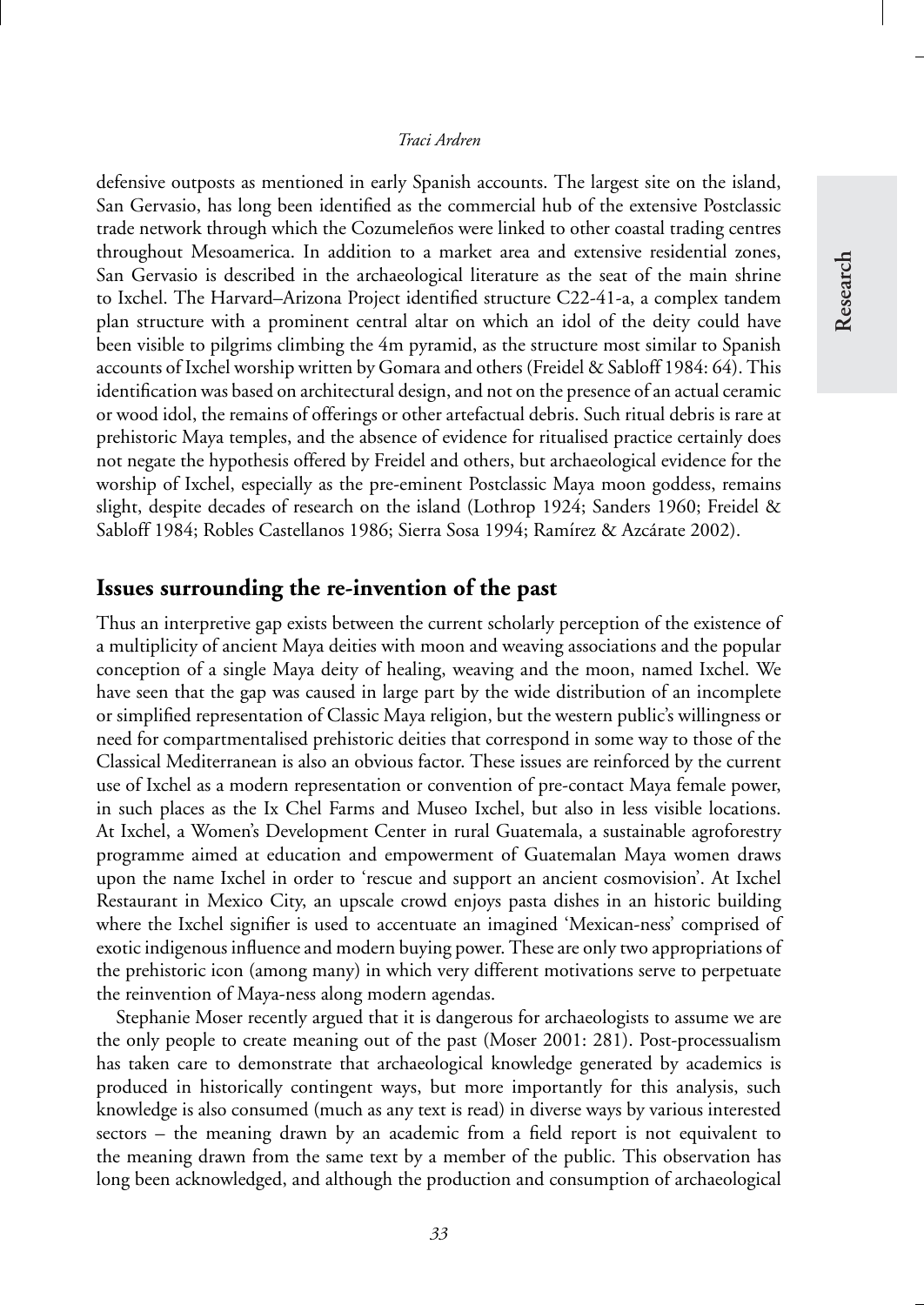knowledge within the academy has been the subject of recent study, few attempts have been made to follow and analyse how archaeological knowledge is consumed by non-academic communities. A perception that such arenas are less important is not sustainable when one acknowledges that visualisations about the past, especially visualisations within popular media, directly and deliberately blur the boundaries about how one knows the past. In the examples analysed here, the popular or commercial appropriation of the icon of Ixchel has become an unavoidable way for many tourists and local inhabitants of the Maya region to know the past. In this case, the introduction of tourists to Maya prehistory is not via scholarly discourse but popular representation and reinterpretation, an especially powerful means by which to experience a reconstructed 'past' (Moser 1998).

Scholarly inquiry is not immune from the influence of such popular reconstructions, just as scholars are not divorced from popular culture – reinvented versions of the past shape academic research by affecting scholars and those who fund or consume the products of scholarly discourse, ultimately colouring the lens through which everyone sees the past (Castañeda 1996). A study by Sandra Cypess documented how scholarship on the historic person of the contact period known as 'Malinche' evolved from the depiction of her as an important elite woman within the Cortez expedition during the early colonial period, to a traitor to the Mexican people during the nineteenth century, to a modern symbol of Chicana identity and power today, largely due to shifts in political consciousness (Cypess 1991).

Thompson's portrayal of a single Maya moon goddess as one of the major figures of ancient Maya cosmology has been uncritically adopted by later scholars within the fields of archaeology and art history but also by historians and scholars of religious studies who are less qualified to evaluate Thompson's intellectual biases and the recent progress made in hieroglyphic decipherment. A large body of scholarly secondary literature employs the concept of a single pre-eminent moon goddess of ancient Maya culture, further cementing the misperception published first by Thompson, but also adding intellectual legitimacy to this modern reconstruction. Historian Pete Sigal's *From Moon Goddesses to Virgins: The Colonization of Yucatecan Maya Sexual Desire*is a perfect example; in the course of conducting an important analysis of changing ideas towards sexuality in early Colonial Yucatan, Sigal accepts the pre-contact existence of a single moon goddess wholeheartedly, and proceeds to utilise this deity as a metaphor for pre-contact Maya notions of female sexual roles (Sigal 2000). In *The Cosmos of the Yucatec Maya*, art historian Meredith Paxton continues to conflate the young goddess I, 'Ixik Kab' and the older deity of the moon, 'Chak Chel' based on a single example where the young goddess is named with the older goddess' glyph (Paxton 2001). Despite many examples in the codices and ethnohistorical literature of a multiplicity of female deities, the intellectual urge to meld them into a single all powerful goddess is still very much alive.

As archaeological knowledge of the 'Neolithic Great Goddess' is consumed and appropriated by the feminist theological community, archaeological knowledge of ancient Maya culture is actively deployed in modern ethnic claims and identity politics. As Lynn Meskell observed in a critical evaluation of scholarship on the 'Great Goddess', '*archaeologists often function as external judges of what is meaningful in other cultures*' when claims of scientific legitimacy are employed to justify a re-imagined past (Meskell 1995: 75). The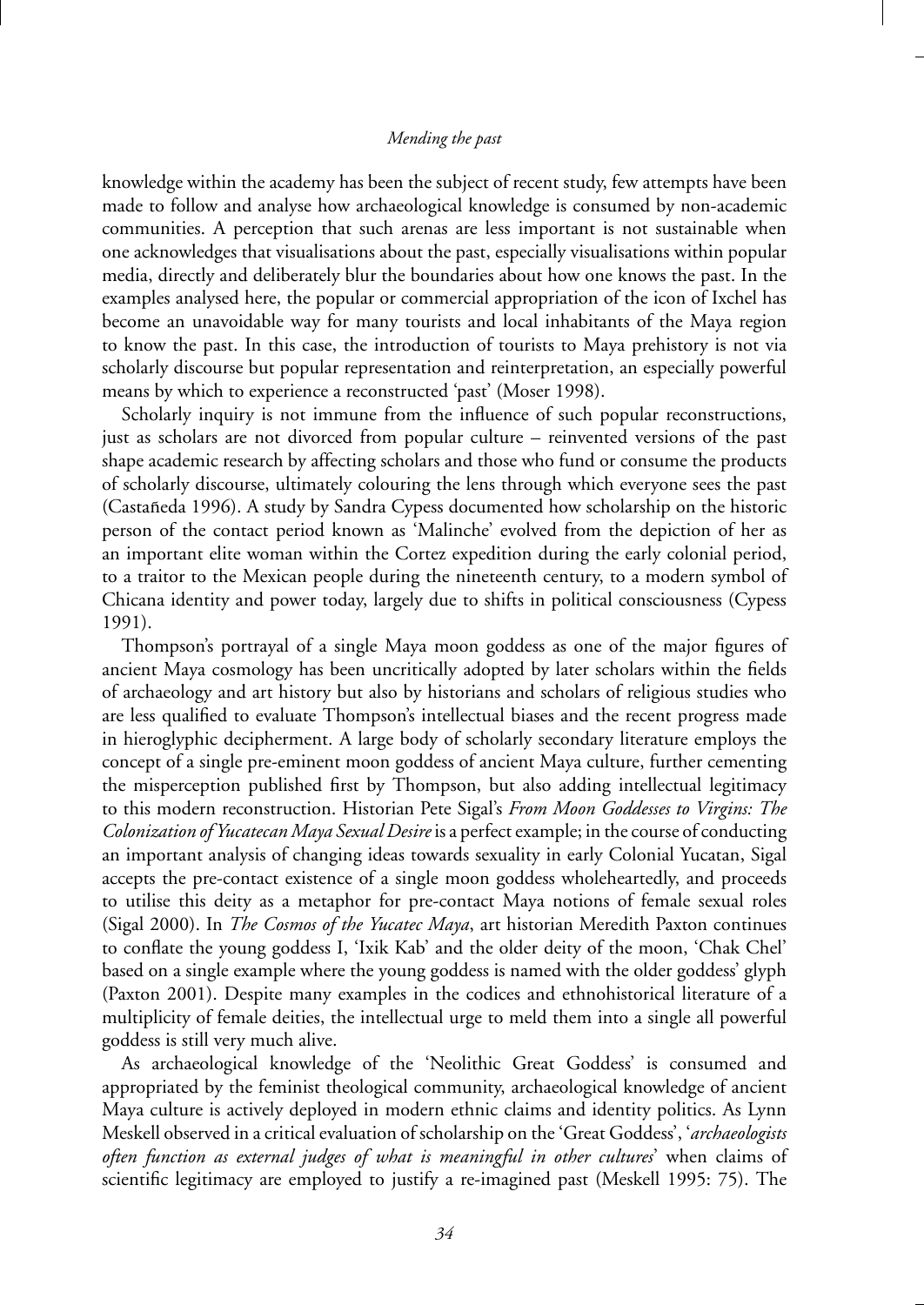interface between academic scholarship and popular movements is a particularly sensitive one, an arena in which intellectual agendas must be made explicit and misrepresentations of the past exposed as much as possible. Certainly the use of a modern image of Ixchel as a logo for a Mexican tricycle taxi union or Maya women's weaving cooperative is a fully legitimate deployment of iconography in service to modern identity issues. As Joan Townsend has said about modern scholarship on goddesses, '*the argument is not with the myth and use of the myth . . . but with the tendency of some to treat the myth as historical fact*' (Townsend 1990: 182).

## **Conclusions**

The modern appropriation and mobilisation of Ixchel as a symbol of Maya-ness takes a bewildering array of forms. Spanish citations of 'yschel' provided a template on which early scholars projected western notions of female roles and reproductive capacities. Modern revitalisation movements have utilised these imaginations as a way to empower Maya ethnic identity and authenticate their roles as cultural mediators. Simultaneously, western imaginations of Ixchel were appropriated by commercial enterprises as a satisfyingly exotic representation of Maya-ness, a conflation of female sexuality and traditional gender roles comprehensible to foreign tourists. Popular representations of Ixchel now far outnumber academic decipherments of her prehistoric record, and thus the production of meaning about this particular aspect of the ancient past is contested and has shifted largely out of the hands of anthropologists or archaeologists and into the less predictable arena of public imagination. Situated in this locus of power, the icon of Ixchel need not bear any strong association to actual archaeological data, but only to the popular imagination of an archaeological past. An investigation into why one particular contact period Maya deity has become so deeply entrenched in popular consciousness does little to diminish the presence of that icon in common parlance of the past, but it does illuminate the ways in which popular imaginations are drawn only in part from academic scholarship and why archaeologists must acknowledge their role in myth-making, no matter how complicated that may be.

#### **Acknowledgements**

This research was originally presented in the session, 'The Importance of Textiles in Mesoamerica', organised by Billie Follensbee for the 69th Annual Meeting of the Society for American Archaeology, Montreal. The author would like to acknowledge conversations with Rebecca Biron, Matthew Restall, Martin Carver and especially with Gabrielle Vail that substantively improved this work as well as the comments of two anonymous reviewers. All errors of interpretation remain the responsibility of the author.

#### **References**

- ARDREN, T. 2004. Where are the Maya in ancient Maya archeological tourism? Advertising and the appropriation of culture, in Y. Rowan & U. Baram (ed.) *Marketing heritage: Archaeology and the consumption of the past*: 103-13. Walnut Creek, CA: AltaMira.
- Arvigo, R. 1994. *Sastun: my apprenticeship with a Maya healer*. San Francisco, CA: HarperCollins.
- Balick, M.J. & P.A. Cox. 1996. *Plants, people, and culture: the science of ethnobotany*. New York, NY: W.H. Freeman.
- Brinton, D.G 1896. *Myths of the new world, a treatise on the symbolism and mythology of the red race of America.* Philadelphia, PA: D. McKay.
- Brisko, J.A. 1994. Maya goddesses: by what name do we call them?, in C. Jones & T. Jones (ed.) *U Mut Maya* 5: 197-206. Arcata: U Mut Maya.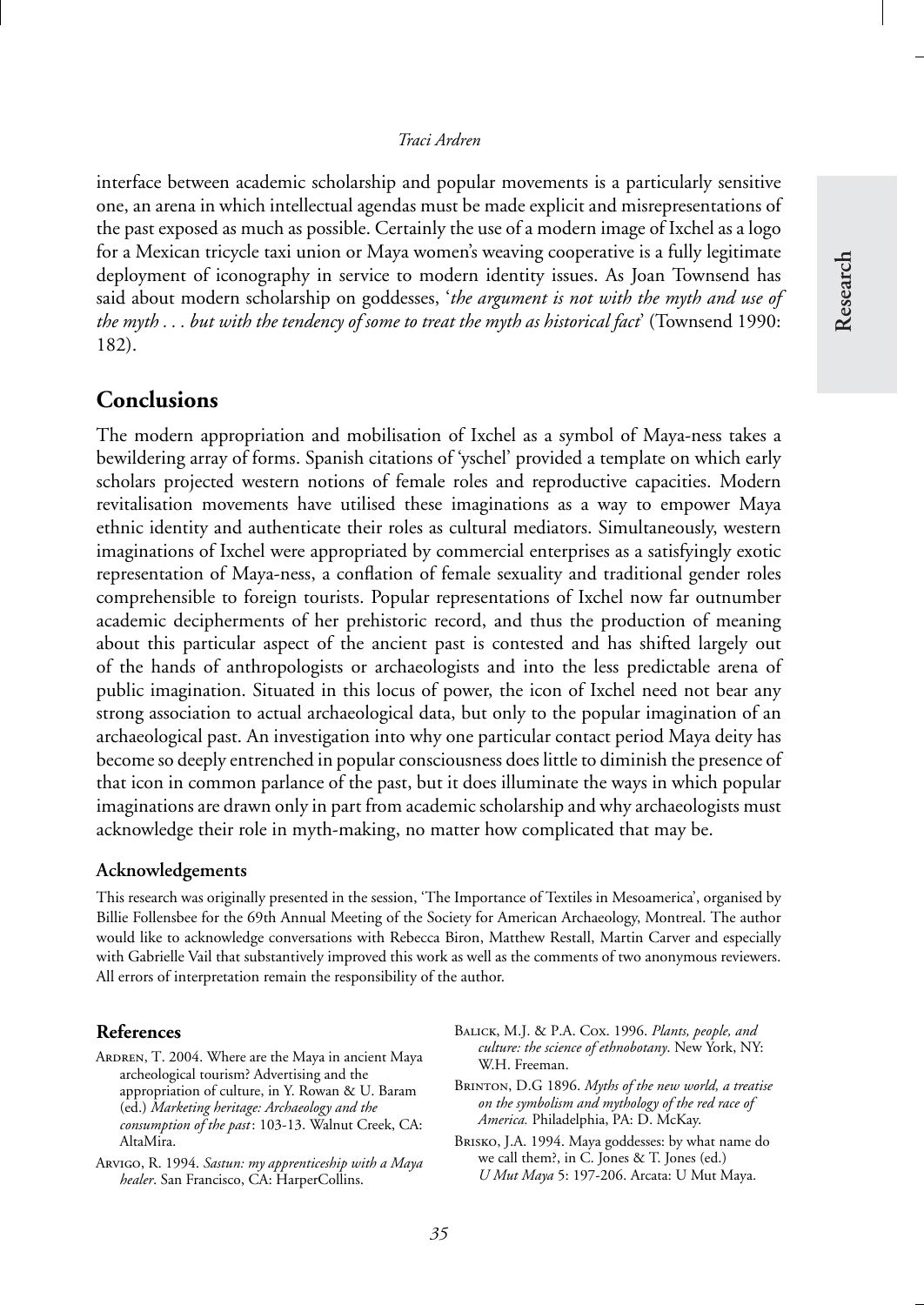- CASTAÑEDA, Q. 1996. In the museum of Maya culture: *touring Chichen Itza.* St. Paul, MN: University of Minnesota Press.
- Childe, V.G. 1954. *What happened in history.* Baltimore, MD: Penguin.
- Coe, M.D. 1977. Supernatural patrons of Maya scribes and artists, in N. Hammond (ed.) *Social process in Maya prehistory*: 327-47. London: Academic.
- –1992. *Breaking the Maya code*. New York, NY: Thames and Hudson.
- Crawford, O.G.S. 1957. *The eye goddess*. London: Phoenix House.
- Cypess, S.M. 1991. *La Malinche in Mexican literature: from history to myth.* Austin, TX: University of Texas Press.
- Daniel, G. 1958. *The megalith builders of western Europe*. London: Hutchinson.
- Evans, A. 1921. *The palace of Minos.* London: Macmillan.
- Freidel, D. & J. Sabloff. 1984. *Cozumel: late Maya settlement patterns*. Orlando, FL: Academic.
- Hawkes, C. 1940. *The prehistoric foundations of Europe.* London: Methuen.
- Hawkes, J. 1945. *Early Britain*. London: Collins.
- HUTTON, R. 1997. The Neolithic great goddess: a study in modern tradition. *Antiquity* 71: 91-9.
- Kelley, D.H. 1976. *Deciphering the Maya Script*. Austin, TX: University of Texas Press.
- Knorosov, Y. 1958. New data on the Maya written language. *Proceedings of the 32nd International Congress of Americanists* 32: 467-75, Copenhagen.
- LANDA, D. DE (translation by William Gates). 1978 [1566]. *Yucatan before and after the conquest.* New York, NY: Dover.
- Lothrop, S.K. 1924. *Tulum: an archaeological study of the east coast of Yucatan, Publication no. 335*. Washington, DC: Carnegie Institution of Washington.
- Meskell, L. 1995. Goddesses, Gimbutas and 'New Age' archaeology. *Antiquity* 69: 74-86.
- Milbrath, S. 1999. *Star gods of the Maya.* Austin, TX: University of Texas Press.
- Moser, S. 1998. *Ancestral images: the iconography of human origins.* Ithaca, NY: Cornell University Press.
- –2001. Archaeological representation: the visual conventions for constructing knowledge about the past, in I. Hodder (ed.) *Archaeological theory today*: 262-83. Cambridge: Polity.
- Paxton, M. 2001. *The cosmos of the Yucatec Maya: cycles and steps from the Madrid codex*. Albuquerque, NM: University of New Mexico Press.
- Peterson, C. 1976. *The Maya of Guatemala: their life and dress*. Guatemala City: Museo Ixchel.
- RAMÍREZ RAMÍREZ, D. & MA. ANTONIETA AZCÁRATE Soto. 2002. Investigaciones recientes en Cozumel. *Arqueologia Mexicana* 9 (54): 46-9.
- Randall, J. 1993. *Bibliography of Maya textiles*. Guatemala City: Museo Ixchel.
- RESTALL, M. & J.F. CHUCHIAK. 2002. A reevaluation of the authenticity of Fray Diego de Landa's *Relacion de las Cosas de Yucatan*. *Ethnohistory* 49 (3): 651-69.
- ROBLES CASTELLANOS, F. 1986. Elaboración de un plano de los caminos o sacbés regionales de San Gervasio, isla de Cozumel, in F. Robles (ed.) *Informe annual del Proyecto Arqueologico Cozumel, ´ Temporada 1981*. Merida: Centro Regional de Yucatán, INAH.
- Roys, R., F. SCHOLES & E. ADAMS. 1940. Report and census of the indians of Cozumel, 1570. *Contributions to American Anthropology and History, no. 30*. Washington, DC: Carnegie Institution of Washington.
- Roys, R.L. 1933. The book of chilam balam of Chumayel. *Carnegie Institution of Washington Publication no. 438.* Washington, DC: Carnegie Institution of Washington.
- –1957. The political geography of the Yucatan Maya. *Carnegie Institution of Washington Publication no. 613.* Washington, DC: Carnegie Institution of Washington.
- SABLOFF, J.A. 1977. Old myths, new myths: the role of sea traders in the development of ancient Maya civilization, in E.P. Benson (ed.) *The sea in the pre-Columbian world*: 67-96. Washington DC: Dumbarton Oaks.
- –2002. La isla de Cozumel. *Arqueolog´ıa Mexicana* IX (54): 42-5.
- Sanders, W.T. 1960. *Prehistoric ceramics and settlement patterns in Quintana Roo, Mexico, Publication 606.* Washington, DC: Carnegie Institution of Washington.
- SELER, E. 1904. The Mexican chronology, with special reference to the Zapotec calendar, in C. Bowditch (ed.) *Mexican and central Mexican antiquities, calendar Systems, and history*: 11-55. Washington, DC: Smithsonian Institution, Bureau of American Ethnology, Bulletin 28.
- Sierra Sosa, T.N. 1994. *Contribucion al estudio de los ´ asentamientos de San Gervasio, Isla de Cozumel*. México, DF: Instituto Nacional de Antropología e Historia.
- Sigal, P. 2000. *From moon goddesses to virgins: the colonization of Yucatecan Maya sexual desire.* Austin, TX: University of Texas Press.
- Stephens, J.L. 1841. *Incidents of travel in Central America, Chiapas, and Yucatan*. New York, NY: Dover.